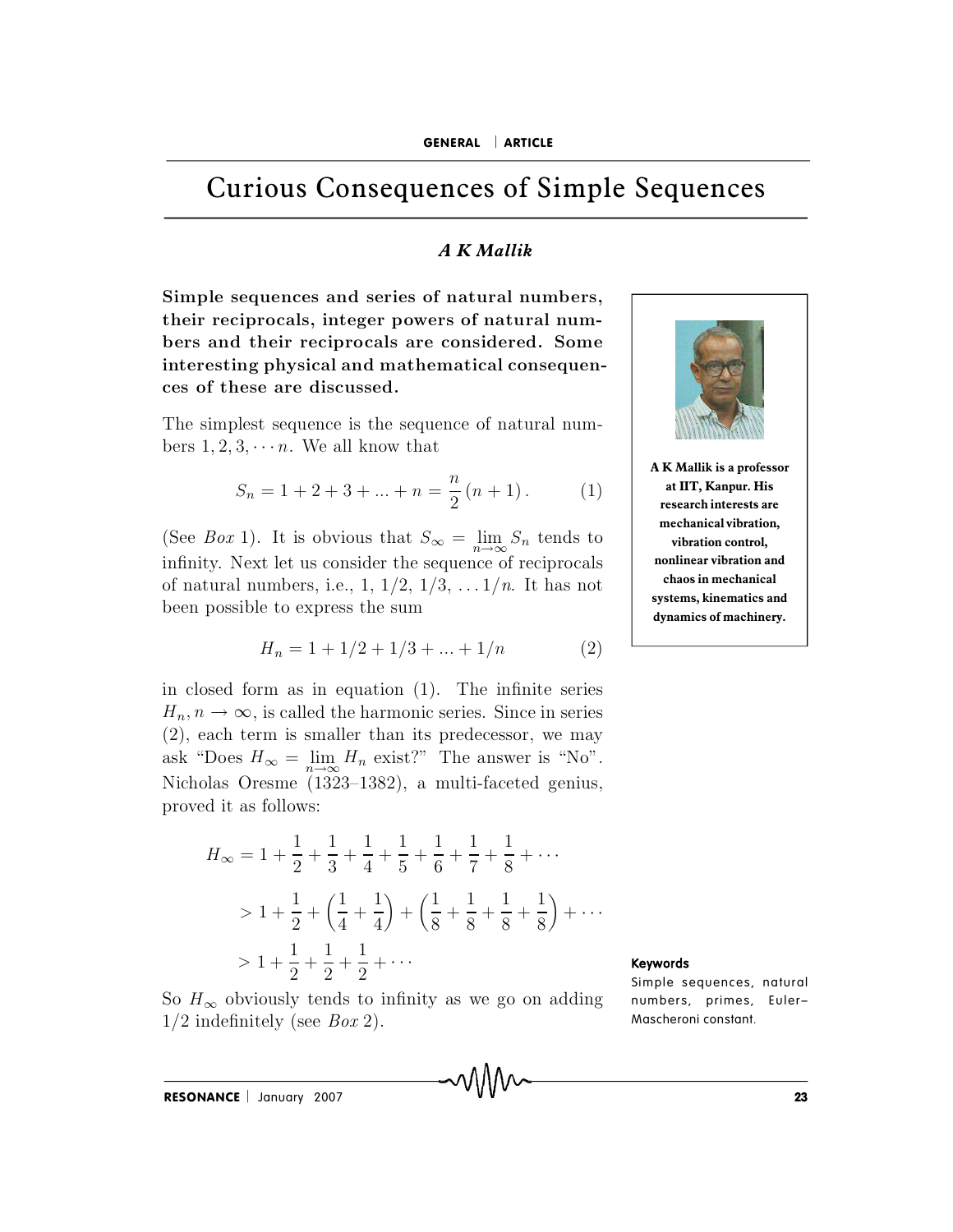GENERAL | ARTICLE **PRAL** | **ARTICLE**<br> **Box 1.** 

GENERAL | ARTICLE<br>Box 1.<br>Gauss virtually obtained this result when he was 7 years old. All the students of his class **GENERAL | ARTICLE<br>Box 1.**<br>Gauss virtually obtained this result when he was 7 years old. All the students of his class<br>were asked to write the numbers 1 to 100 and add them up. Gauss quickly figured out **1 1 1 Box 1. Box 1. Causs virtually obtained this result when he was 7 years old. All the students of his class were asked to write the numbers 1 to 100 and add them up. Gauss quickly figured out**  $1 + 99 = 100$ **. EXECUTE: Box 1.**<br> **EXECUTE: EXECUTE: EXECUTE: EXECUTE: EXECUTE: EXECUTE: EXECUTE: EXECUTE: EXECUTE: EXECUTE: EXECUTE: EXECUTE: EXECUTE: EXECUTE: EXECUTE: EXECUTE: EXECUTE: EXECUTE: E Box 1.**<br>
Gauss virtually obtained this result when he was 7 years old. All the students of his class<br>
were asked to write the numbers 1 to 100 and add them up. Gauss quickly figured out<br>  $1 + 99 = 100, 2 + 98 = 100, 3 + 97 = 1$ his result when he was 7 years old. All the students of his class<br>umbers 1 to 100 and add them up. Gauss quickly figured out<br> $0.00, 3 + 97 = 100, 49 + 51 = 100$ . That leaves a 100 at the<br>e. Thus the sum is fifty 100's (or hun Let us consider the possible overhang of a stack of play-<br>Let us consider the possible overhang of a stack of play-<br>Let us consider the possible overhang of a stack of playin get a real set the sum is fifty 100's (or hundred 50's) and one fifty.<br>
one hundred one fifty's (n = 100 in equation (1)) = 5,050.<br> **Consequence of Divergence of**  $H_{\infty}$ <br>
Let us consider the possible overhang of a st

one hundred one fifty's (n = 100 in equation (1)) = 5,050.<br> **Consequence of Divergence of**  $H_{\infty}$ <br>
Let us consider the possible overhang of a stack of play-<br>
ing cards kept on a horizontal table. Assuming the cards<br>
to **Consequence of Divergence of**  $H_{\infty}$ <br>Let us consider the possible overhang of a stack of play-<br>ing cards kept on a horizontal table. Assuming the cards<br>to be uniform and of length L, the maximum possible<br>overhang of a **Consequence of Divergence of**  $H_{\infty}$ <br>Let us consider the possible overhang of a stack of play-<br>ing cards kept on a horizontal table. Assuming the cards<br>to be uniform and of length L, the maximum possible<br>overhang of a Let us consider the possible overhang of a stack of play-<br>ing cards kept on a horizontal table. Assuming the cards<br>to be uniform and of length L, the maximum possible<br>overhang of a single card  $L_1$  is obviously  $L/2$ , wh Let us consider the possible overhang of a stack of play-<br>ing cards kept on a horizontal table. Assuming the cards<br>to be uniform and of length  $L$ , the maximum possible<br>overhang of a single card  $L_1$  is obviously  $L/2$ , ing cards kept on a horizontal table. Assuming t<br>to be uniform and of length  $L$ , the maximum<br>overhang of a single card  $L_1$  is obviously  $L/2$ , v<br>centre of gravity of the card coincides with the<br>the table. With two card is obviou<br>coincide<br>ee *Figure*<br>coincide<br>coverhang<br> $1 + \frac{1}{2}$ 

$$
L_2 = \frac{L}{2}\left(1 + \frac{1}{2}\right).
$$

the table, the total length of over  
\n
$$
L_2 = \frac{L}{2} \left( 1 + \frac{1}{2} \right)
$$
\nBox 2.  
\nAnother Proof:  
\n
$$
H_{\infty} = 1 + \frac{1}{2} + \frac{1}{3} + \frac{1}{4} + \dots
$$
\nMultiplying and dividing each term by 2  
\n
$$
= \frac{2}{2} + \frac{2}{4} + \frac{2}{6} + \frac{2}{8} + \dots
$$
\n
$$
= \frac{1+1}{2} + \frac{1+1}{4} + \frac{1+1}{6} + \frac{1+1}{8} + \dots
$$

Multiplying and dividing each term by 2  
\n
$$
= \frac{2}{2} + \frac{2}{4} + \frac{2}{6} + \frac{2}{8} + \dots
$$
\n
$$
= \frac{1+1}{2} + \frac{1+1}{4} + \frac{1+1}{6} + \frac{1+1}{8} + \dots
$$
\n
$$
= \left(\frac{1}{2} + \frac{1}{2}\right) + \left(\frac{1}{4} + \frac{1}{4}\right) + \left(\frac{1}{6} + \frac{1}{6}\right) + \left(\frac{1}{8} + \frac{1}{8}\right) + \dots
$$
\n
$$
< 1 + \frac{1}{2} + \frac{1}{3} + \frac{1}{4} + \frac{1}{5} + \frac{1}{6} + \frac{1}{7} + \frac{1}{8} + \dots
$$
\nSo we reach a contradiction  $H_{\infty} < H_{\infty}$ !  
\nThus,  $H_{\infty}$  is not a finite number and we cannot claim that multiplying and dividing each

So we reach a contradiction  $H_{\infty} < H_{\infty}$ !

 $\left\{\n \begin{array}{c}\n 2 \quad 2 \end{array}\n\right\}$ <br>  $\leq 1 + \frac{1}{2} + \frac{1}{3}$ <br>
So we reach a contradiction  $H_{\infty}$ <br>
Thus,  $H_{\infty}$  is not a finite number<br>
term by 2 leaves it unaltered.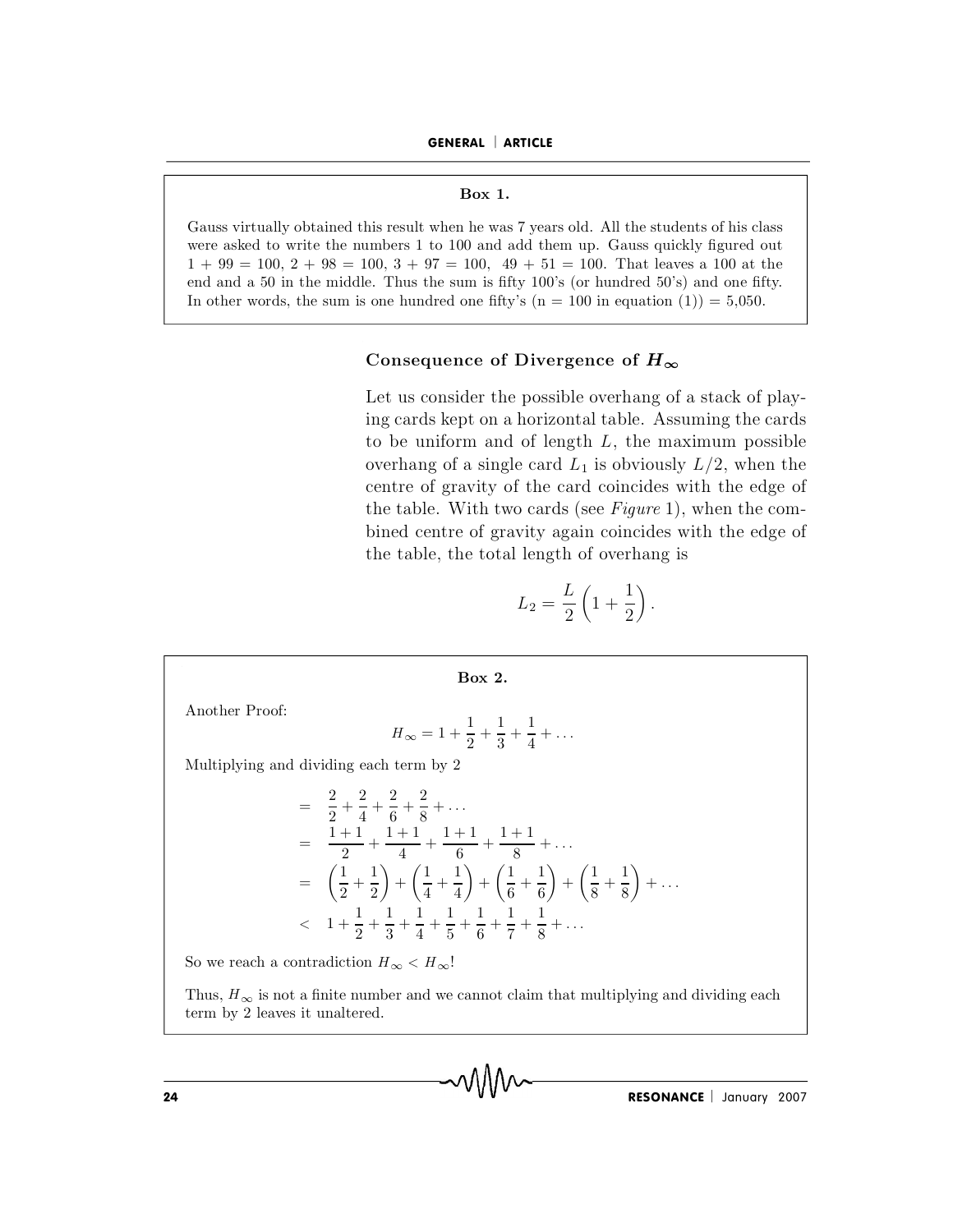



 $\left(\frac{1}{3}\right)$ . With three cards (see *Figure 2*), the total length of over-<br>hang is<br> $L_3 = \frac{L}{2} \left( 1 + \frac{1}{2} + \frac{1}{3} \right)$ .<br>Thus, with *n* cards we can have an overhang of length

$$
L_3 = \frac{L}{2} \left( 1 + \frac{1}{2} + \frac{1}{3} \right).
$$

Thus, with  $n$  cards we can have an overhang of length

$$
L_n = \frac{L}{2} \left( 1 + \frac{1}{2} + \frac{1}{3} + \dots + \frac{1}{n} \right) = \frac{L}{2} H_n.
$$
 *Figure 2.*



**Figure 1.**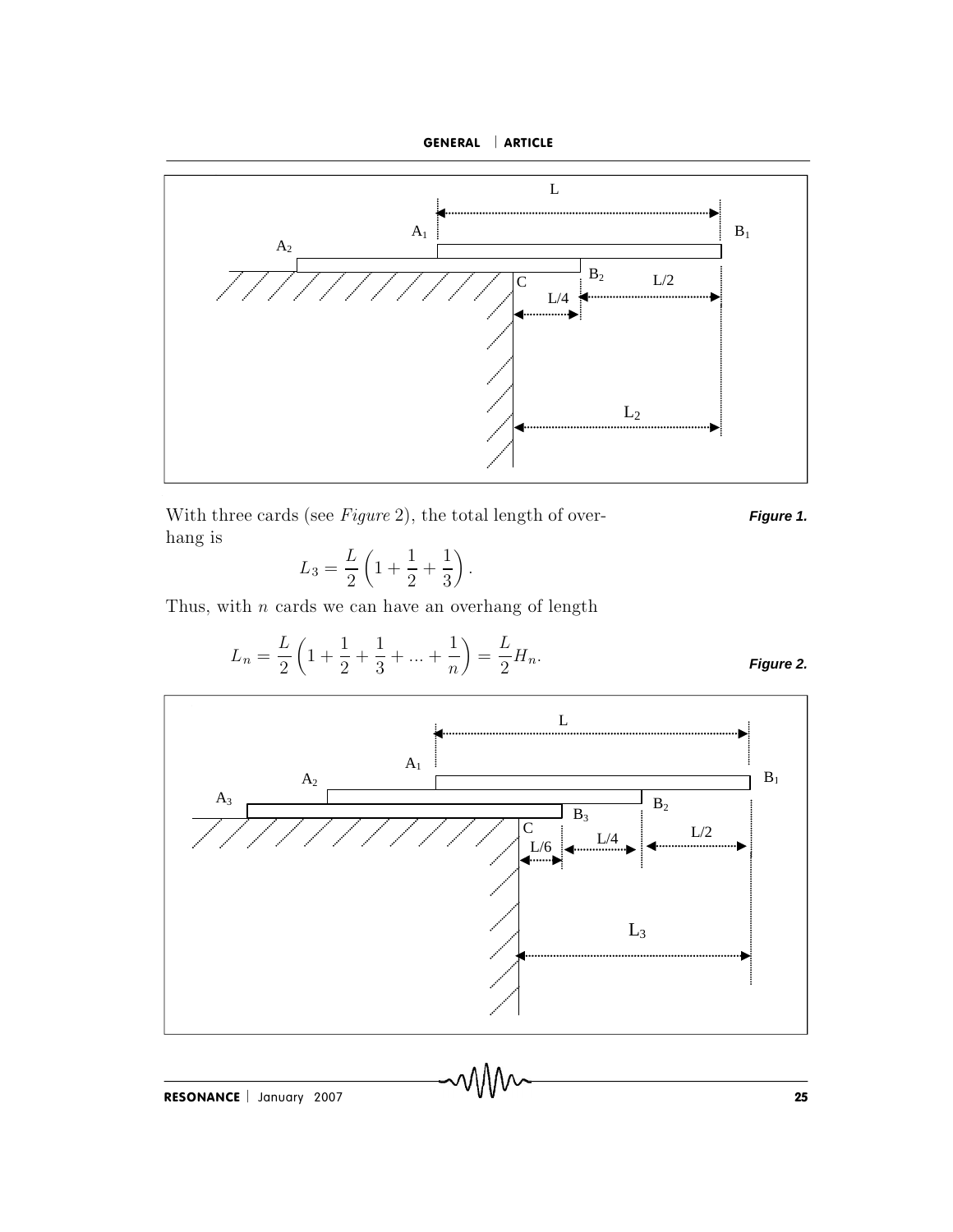



Since  $H_n$  diverges with increasing n, we can have as long an overhang as we desire. By arranging a pack of 52 cards in this manner (see Figure 3), we get an overhang of length

$$
L_{52} = 2.25940659073334L.
$$

Notice that several cards (how many?) at the top are completely outside the table.

Now let us see what happens if one takes reciprocals of only the even or odd natural numbers. As shown below, in both cases the sum up to infinity does not tend to a finite limit.

$$
H_{\infty}^{E} = \frac{1}{2} + \frac{1}{4} + \frac{1}{6} + \dots
$$
  
=  $\frac{1}{2} \left( 1 + \frac{1}{2} + \frac{1}{3} + \dots \right) = \frac{1}{2} H_{\infty}.$ 

So  $H^E_{\infty}$  is not finite.

Similarly,

$$
H_{\infty}^{O} = 1 + \frac{1}{3} + \frac{1}{5} + \cdots
$$
  
>  $\frac{1}{2} + \frac{1}{4} + \frac{1}{6} + \cdots$   
 $H_{\infty}^{O} > H_{\infty}^{E}$ .

Thus,  $H^O_{\infty}$  also tends to infinity.

mM

or,

RESONANCE | January 2007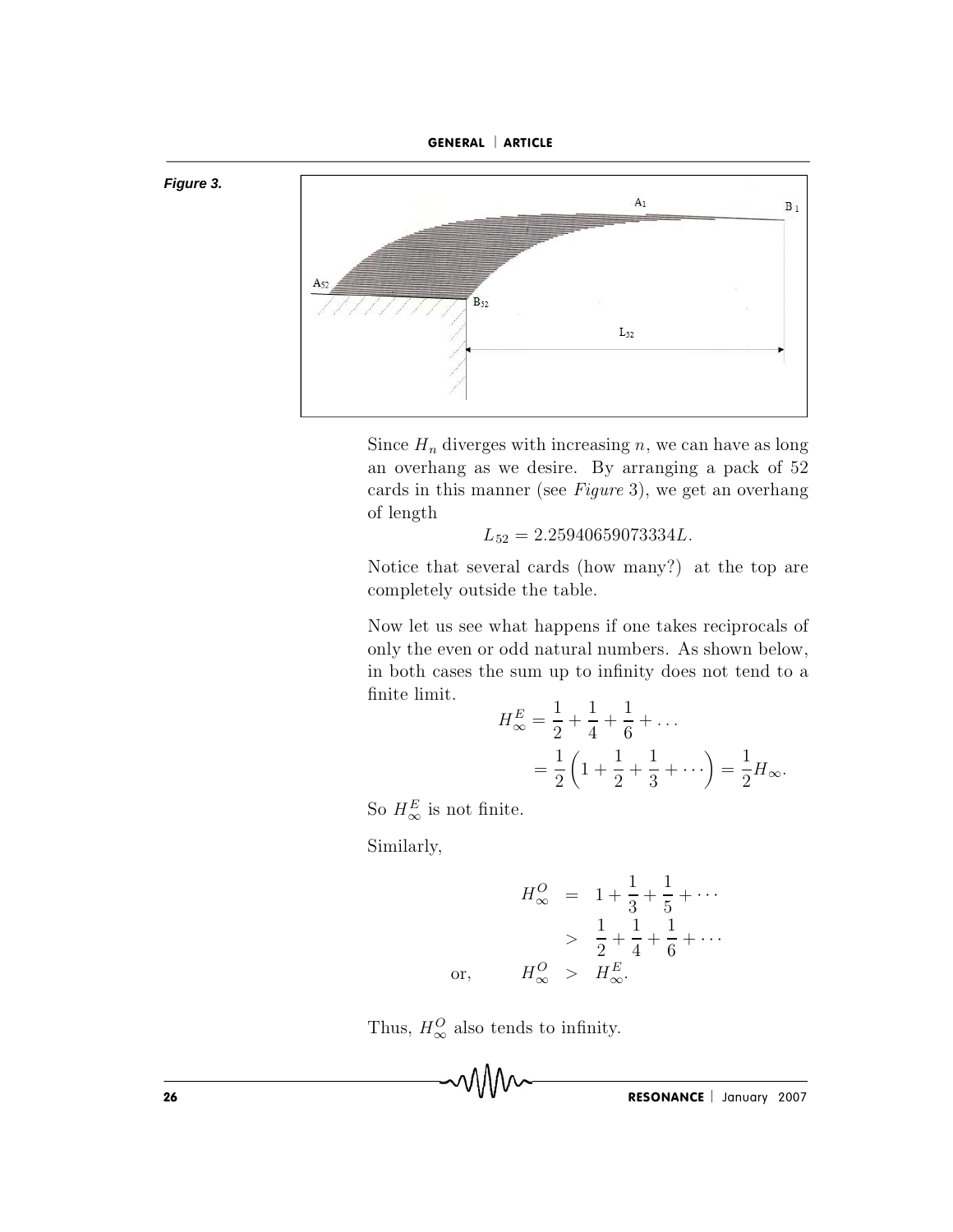# **CONSEQUENCE CONSEQUENCE CONSEQUENCE CONSEQUENCE Of Divergence of**  $H_{\infty}^{O}$

**CONSEQUENCE CONSEQUENCE CONSEQUENCE CONSEQUENCE Of Divergence of**  $H^O_\infty$ **<br>***Crossing a Desert:* **Let us now consider the following** p ro b lem . S u p p o se w e h av e a n u m b er o f jeep s, ea ch o f **GENERAL** | **ARTICLE**<br> **Consequence of Divergence of**  $H_{\infty}^{O}$ <br> **Crossing a Desert:** Let us now consider the following<br>
problem. Suppose we have a number of jeeps, each of<br>
which with its fuel tank full can cover a dis Consequence of Divergence of  $H_{\infty}^{O}$ <br>Crossing a Desert: Let us now consider the following<br>problem. Suppose we have a number of jeeps, each of<br>which with its fuel tank full can cover a distance L. In<br>this discussion, w **Consequence of Divergence of**  $H_{\infty}^{O}$ <br>**Crossing a Desert:** Let us now consider the following<br>problem. Suppose we have a number of jeeps, each of<br>which with its fuel tank full can cover a distance L. In<br>this discussio **Crossing a Desert:** Let us now consider the following<br>problem. Suppose we have a number of jeeps, each of<br>which with its fuel tank full can cover a distance L. In<br>this discussion, we shall refer to the volume of fuel als **Crossing a Desert:** Let us now consider the following problem. Suppose we have a number of jeeps, each of which with its fuel tank full can cover a distance  $L$ . In this discussion, we shall refer to the volume of fuel a problem. Suppose we have a number of jeeps, each of<br>which with its fuel tank full can cover a distance  $L$ . In<br>this discussion, we shall refer to the volume of fuel also<br>in terms of  $L$ . With  $N$  number of jeeps, what is which with its fuel tank full can cover a distance  $L$ . In this discussion, we shall refer to the volume of fuel also in terms of  $L$ . With  $N$  number of jeeps, what is the maximum length of a desert that can be covered b this discussion, we shall refer to the volume of fluer also<br>in terms of  $L$ . With  $N$  number of jeeps, what is the<br>maximum length of a desert that can be covered by one<br>jeep *without any jeep getting stranded in the deser* In terms of L. With N humber of jeeps, what is the<br>maximum length of a desert that can be covered by one<br>jeep *without any jeep getting stranded in the desert*? Of<br>course, the jeeps are allowed exchange of fuel within the maximum length or a desert that can be covered by one<br>jeep without any jeep getting stranded in the desert? Of<br>course, the jeeps are allowed exchange of fuel within the<br>desert.<br>With one jeep, obviously one can cross a des

full peep without any jeep getting stranaed in the aesert! Of<br>course, the jeeps are allowed exchange of fuel within the<br>desert.<br>With one jeep, obviously one can cross a desert of length<br> $L_1 = L$ . With two jeeps, first both to during the geeps are anowed exchange of fuer within the desert.<br>With one jeep, obviously one can cross a desert of length  $L_1 = L$ . With two jeeps, first both jeeps travel a distance  $L/3$ . At this point, the second jee With one jeep, obviously one can cross a desert of length  $L_1 = L$ . With two jeeps, first both jeeps travel a distance  $L/3$ . At this point, the second jeep transfers  $L/3$  fuel to the first jeep and returns (has just suff With one jeep, obviously one can cross a desert o  $L_1 = L$ . With two jeeps, first both jeeps trave tance  $L/3$ . At this point, the second jeep transf fuel to the first jeep and returns (has just sufficite do that). The fir further distance L. So the total distance that can be covered by the first jeep is  $L_2 = L\left(1 + \frac{1}{3}\right)$ . .  $L_1 = L$ . Whit two jeeps, inst both jeeps traver a dis-<br>tance  $L/3$ . At this point, the second jeep transfers  $L/3$ <br>fuel to the first jeep and returns (has just sufficient fuel<br>to do that). The first jeep is now full and c fuel to the first jeep and returns (has just sufficient fuel<br>to do that). The first jeep is now full and can travel a<br>further distance L. So the total distance that can be<br>covered by the first jeep is  $L_2 = L\left(1 + \frac{1}{3}\right)$ fuel to the first jeep and returns (has just sufficient fuel<br>to do that). The first jeep is now full and can travel a<br>further distance L. So the total distance that can be<br>covered by the first jeep is  $L_2 = L\left(1 + \frac{1}{3}\right)$ 

to do that). The first jeep is now fun and can travel a<br>further distance L. So the total distance that can be<br>covered by the first jeep is  $L_2 = L\left(1 + \frac{1}{3}\right)$ .<br>With 3 jeeps, all the jeeps travel up to  $L/5$ . At this<br>poi ratter distance *L*. So the total distance that can be<br>covered by the first jeep is  $L_2 = L\left(1 + \frac{1}{3}\right)$ .<br>With 3 jeeps, all the jeeps travel up to  $L/5$ . At this<br>point, jeep 3 transfers  $L/5$  fuel to jeeps 1 and 2 each,<br> With 3 jeeps, all the jeeps travel up to  $L/5$ . At this<br>point, jeep 3 transfers  $L/5$  fuel to jeeps 1 and 2 each,<br>which become full. Jeeps 1 and 2 travel a further dis-<br>tance  $L/3$  when jeep 2 transfers  $L/3$  fuel to jeep With 3 jeeps, all the jeeps travel up to  $L/5$ . At this<br>point, jeep 3 transfers  $L/5$  fuel to jeeps 1 and 2 each,<br>which become full. Jeeps 1 and 2 travel a further dis-<br>tance  $L/3$  when jeep 2 transfers  $L/3$  fuel to jeep point, jeep 3 transfers  $L/5$  fue<br>which become full. Jeeps 1 and<br>tance  $L/3$  when jeep 2 transfers<br>again becomes full.. At this point<br>to the location of jeep 3. Jeep 1<br>can travel a further distance  $L$ .<br>distance  $L_3 = L\left($ tance  $L/3$  when jeep 2 transfers  $L/3$  fuel to jeep 1, which<br>again becomes full.. At this point, jeep 2 returns empty<br>to the location of jeep 3. Jeep 1 now has a full tank and<br>can travel a further distance L. So jeep 1 t ce *L*. So jeep  $\frac{1}{5}$ ), with jeeps fuel to jeeps 1 and 2 each,<br>and 2 travel a further dis-<br>ers  $L/3$  fuel to jeep 1, which<br>point, jeep 2 returns empty<br>ep 1 now has a full tank and<br> $L$ . So jeep 1 travels a total<br>, with ieeps 2 and 3 returnwhich become full. Jeeps 1 and 2 travel a further dis-<br>tance  $L/3$  when jeep 2 transfers  $L/3$  fuel to jeep 1, which<br>again becomes full.. At this point, jeep 2 returns empty<br>to the location of jeep 3. Jeep 1 now has a ful tance  $L/3$  wh<br>again become<br>to the locatio<br>can travel a f<br>distance  $L_3 =$ <br>ing to the bas<br>ieen 3. again becomes run.. At this point, jeep 2 returns empty<br>to the location of jeep 3. Jeep 1 now has a full tank and<br>can travel a further distance L. So jeep 1 travels a total<br>distance  $L_3 = L\left(1 + \frac{1}{3} + \frac{1}{5}\right)$ , with jee to the location of jeep 3. Jeep 1 now has a<br>can travel a further distance L. So jeep 1 t<br>distance  $L_3 = L\left(1 + \frac{1}{3} + \frac{1}{5}\right)$ , with jeeps 2 is<br>ing to the base by sharing equally the fuel<br>jeep 3.<br>Thus, with *n* jeeps (an  $L(1 + \frac{1}{3} + \frac{1}{5})$ , with jeeps 2 and 3 feture<br>by sharing equally the fuel remaining<br>jeeps (and, of course, with enough fue<br>coss a desert of length<br> $1 + \frac{1}{2} + \frac{1}{2} + \dots + \frac{1}{2} = L H_2^O$ .

Thus, with *n* jeeps (and, of course, with enough fuel),<br>one jeep can cross a desert of length<br> $L_n = L\left(1 + \frac{1}{3} + \frac{1}{5} + \dots + \frac{1}{2n-1}\right) = LH_n^O.$ <br>Since  $H_n^O$  tends to infinity with increasing *n*, one can

$$
L_n = L\left(1 + \frac{1}{3} + \frac{1}{5} + \dots + \frac{1}{2n-1}\right) = LH_n^O.
$$

d eventually the strategy candidates the cross a desert of length  $L_n = L\left(1 + \frac{1}{3} + \frac{1}{5} + \dots + \frac{1}{2n-1}\right) = LH_n^O$ .<br>Since  $H_n^O$  tends to infinity with increasing *n*, one can devise a strategy to cross a desert of any len  $L_n = L\left(1 + \frac{1}{3} + \frac{1}{5} + \dots + \frac{1}{2n-1}\right)$ <br>Since  $H_n^O$  tends to infinity with increase devise a strategy to cross a desert of any any ieep getting stranded in the desert.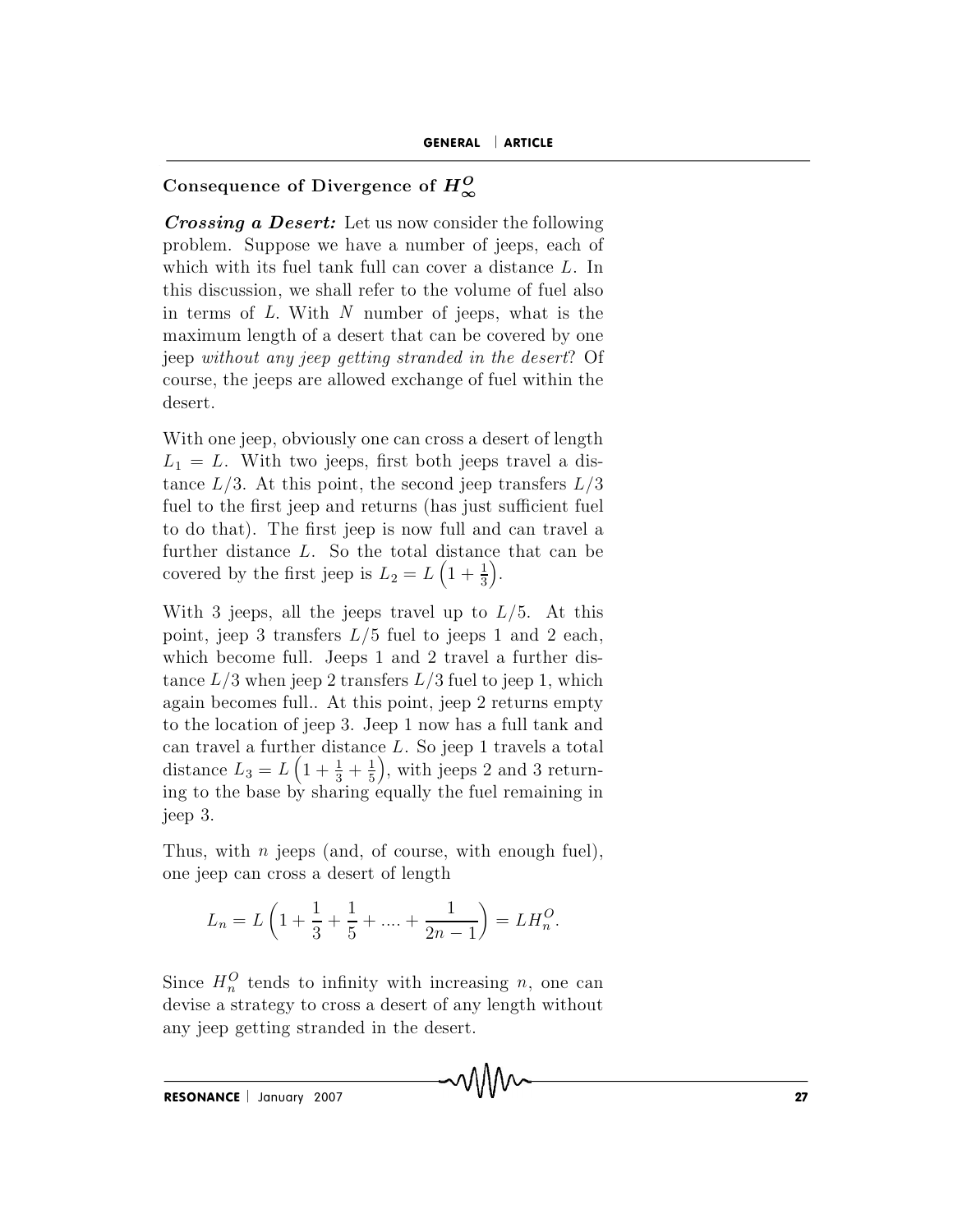$H_{\rm n}$  $H_n$  -  $\ln(n)$  $ln(n)$  $\boldsymbol{n}$ 100  $5.187...$  $4.606...$ 0.581  $7.486...$  $6.909...$ 1,000 0.575 1,000,000  $14.392...$  $13.818...$ 0.574

GENERAL | ARTICLE

Rate of Divergence of  $H_n$ 

The sum  $H_n$  diverges very slowly with increasing n. Table 1 convinces us that  $H_n$  diverges as  $\ln(n)$ .

In 1968, it was shown that for  $H_n$  to exceed 100, n must be a 44-digit number! If this result is to be obtained by brute force computation by adding a term and checking, then (assuming addition of one term takes  $10^{-9}$  sec by a good computer) the addition of  $10^{44}$  numbers will take  $10^{35}$  sec, which is more than  $10^{29}$  years (much more than the estimated age of the universe)!

Though  $H_n$  crosses all integers as *n* increases, it never equals any integer. In fact, it is not difficult to show that the sum of the reciprocals of any number of consecutive integers cannot be an integer, as the numerator will be odd and the denominator will be even.

# Consequence of Slow Divergence of  $H_n$

# (i) Record Rainfall

MM

Let us consider the data of annual rainfall at a place. We define a year as a 'record' year, if the rainfall in that year is greater than in all previous years. The expected number of such record years in *n* years is  $H_n$ . The first year, by definition, is a record year. In the second year, the rainfall (assuming different amount of rainfall in every year) may be more or less than that in the first year. So the expected number of record years at the end of the second year is  $1 + \frac{1}{2}$ . Considering the first three years,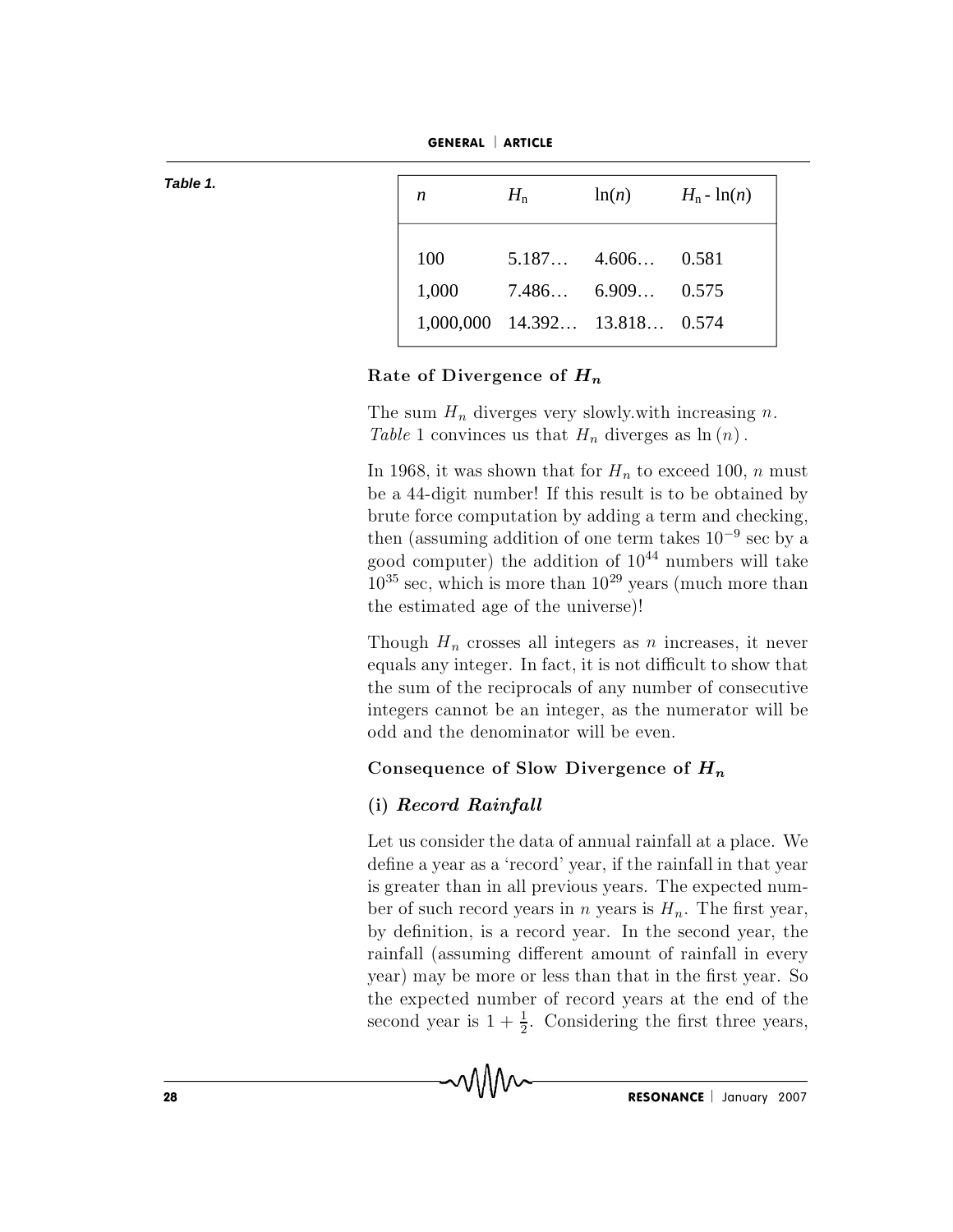GENERAL | ARTICLE<br>the probability of the third year having the maximum the probability of the third year having the maximum **GENERAL** | **ARTICLE**<br>
pility of the third year having the maximum<br>  $\frac{1}{3}$ . This can be easily seen by considering dif-**GENERAL** | **ARTICLE**<br>the probability of the third year having the maximum<br>rainfall is  $\frac{1}{3}$ . This can be easily seen by considering dif-<br>ferent arrangements of three different amounts of rain-**GENERAL** | **ARTICLE**<br>the probability of the third year having the maximum<br>rainfall is  $\frac{1}{3}$ . This can be easily seen by considering dif-<br>ferent arrangements of three different amounts of rain-<br>fall in three years. Th **GENERAL** | **AT**<br>the probability of the third year having the<br>rainfall is  $\frac{1}{3}$ . This can be easily seen by cons<br>ferent arrangements of three different amou<br>fall in three years. Thus, the expected numb<br>vears at the en  $\frac{1}{2} + \frac{1}{3}$ . Ex **ARTICLE**<br>
he maximum<br>
msidering dif-<br>
bunts of rain-<br>
ber of record<br>  $\frac{1}{3}$ . Extending the probability of the third year having the maximum<br>rainfall is  $\frac{1}{3}$ . This can be easily seen by considering dif-<br>ferent arrangements of three different amounts of rain-<br>fall in three years. Thus, the expected numbe the probability of the third year having t<br>rainfall is  $\frac{1}{3}$ . This can be easily seen by co.<br>ferent arrangements of three different ame<br>fall in three years. Thus, the expected num<br>years at the end of the third year is Fannan is  $\frac{1}{3}$ . This can be easily seen by considering different arrangements of three different amounts of rainfall in three years. Thus, the expected number of record years at the end of the third year is  $1 + \frac{1}{2$ From arrangements of three different amounts of rain-<br>fall in three years. Thus, the expected number of record<br>years at the end of the third year is  $1 + \frac{1}{2} + \frac{1}{3}$ . Extending<br>this argument for *n* years, we get the e Frame II all in three years. Thus, the expected number of record<br>years at the end of the third year is  $1 + \frac{1}{2} + \frac{1}{3}$ . Extending<br>this argument for *n* years, we get the expected number<br>of record years in *n* years to

years at the end of the third year is  $1 + \frac{1}{2} + \frac{1}{3}$ . Extending<br>this argument for *n* years, we get the expected number<br>of record years in *n* years to be  $H_n$ .<br>The data for 160 years of rainfall in the Central Park<br> correctly that the same of record years in *n* years, we get the expected number<br>of record years in *n* years to be  $H_n$ .<br>The data for 160 years of rainfall in the Central Park<br>of New York City shows 5 record years wherea The data for 160 years of rainfall in the Central Park<br>of New York City shows 5 record years whereas  $H_{160} =$ <br>5.65. However, the data for 234 years of rainfall at Ox-<br>ford shows only 5 record years  $(H_{234} = 6.03)$ , proba The data for 160 years of rainfall in the Central Park<br>of New York City shows 5 record years whereas  $H_{160} =$ <br>5.65. However, the data for 234 years of rainfall at Ox-<br>ford shows only 5 record years  $(H_{234} = 6.03)$ , proba of New York City shows 5 record years whereas  $H_{160} = 5.65$ . However, the data for 234 years of rainfall at Oxford shows only 5 record years  $(H_{234} = 6.03)$ , probably confirming the age-old saying "English weather is mos 5.65. However, the data for 234 years of rainfall at Ox-<br>ford shows only 5 record years  $(H_{234} = 6.03)$ , probably<br>confirming the age-old saying "English weather is most<br>unpredictable". We might infer that unless the clima ford shows only 5 record years ( $H_{234} = 6.03$ ), probably<br>confirming the age-old saying "English weather is most<br>unpredictable". We might infer that unless the climate<br>is tampered with, there should not be frequent appear confirming the age-old saying "English weather is most<br>unpredictable". We might infer that unless the climate<br>is tampered with, there should not be frequent appear-<br>ances of record rainfall. The argument given above, ob-<br>v unpredictable . We might infer tr<br>is tampered with, there should no<br>ances of record rainfall. The argur<br>viously, cannot be applied to athle<br>dictated by so many other factors<br>ased), like improved technique, sp<br>(ii) *Destruc* ances of record rainfall. The argument given above, obviously, cannot be applied to athletic records, which are dictated by so many other factors (which are not unbiased), like improved technique, sponsor's incentive, etc. viously, cannot be applied to athletic records, which are<br>dictated by so many other factors (which are not unbi-<br>ased), like improved technique, sponsor's incentive, etc.<br>(ii) *Destructive Testing*<br>Suppose we have a sample

dictated by so many other factors (which are not unbi-<br>ased), like improved technique, sponsor's incentive, etc.<br>(ii) *Destructive Testing*<br>Suppose we have a sample of *n* nominally identical struc-<br>tural elements, and the ased), like improved technique, sponsor's incentive, etc.<br>
(ii) **Destructive Testing**<br>
Suppose we have a sample of *n* nominally identical struc-<br>
tural elements, and the lowest strength of the lot has to<br>
be determined b (ii) **Destructive Testing**<br>Suppose we have a sample of *n* nominally identical structural elements, and the lowest strength of the lot has to<br>be determined by destructive testing. The test is con-<br>ducted as follows. The f Suppose we have a sample of *n* nominally identical structural elements, and the lowest strength of the lot has to be determined by destructive testing. The test is conducted as follows. The first sample is broken and the Suppose we have a sample of *n* nominally identical structural elements, and the lowest strength of the lot has to be determined by destructive testing. The test is conducted as follows. The first sample is broken and the tural elements, and the lowest strength of the lot has to<br>be determined by destructive testing. The test is con-<br>ducted as follows. The first sample is broken and the<br>limiting load is determined as  $L_1$ . The second speci be determined by destructive testing. The test is con-<br>ducted as follows. The first sample is broken and the<br>limiting load is determined as  $L_1$ . The second specimen<br>is loaded up to  $L_1$ . If it does not break, then it i ducted as follows. The first sample is broken and the limiting load is determined as  $L_1$ . The second specimen is loaded up to  $L_1$ . If it does not break, then it is set aside. If it breaks at a lower value, say  $L_2$ , limiting load is determined as  $L_1$ . The second specimen<br>is loaded up to  $L_1$ . If it does not break, then it is set<br>aside. If it breaks at a lower value, say  $L_2$ , then the<br>third specimen is loaded up to only  $L_2$ . If is loaded up to  $L_1$ . If it does not break, then it is set aside. If it breaks at a lower value, say  $L_2$ , then the third specimen is loaded up to only  $L_2$ . If the samples can be taken as a random sequence, then by fo aside. If it breaks at a lower value, say  $L_2$ , then the<br>third specimen is loaded up to only  $L_2$ . If the samples<br>can be taken as a random sequence, then by following<br>this destructive testing procedure, one expects to b third specimen is loaded up to only  $L_2$ . If the samples<br>can be taken as a random sequence, then by following<br>this destructive testing procedure, one expects to break<br>only  $H_n$  specimens while testing *n* specimens. The only  $H_n$  specimens while testing *n* specimens. The logic<br>is exactly the same as discussed in the rainfall record.<br>Referring to *Table* 1, one expects to break about 7 or<br>8 members to determine the minimum strength for a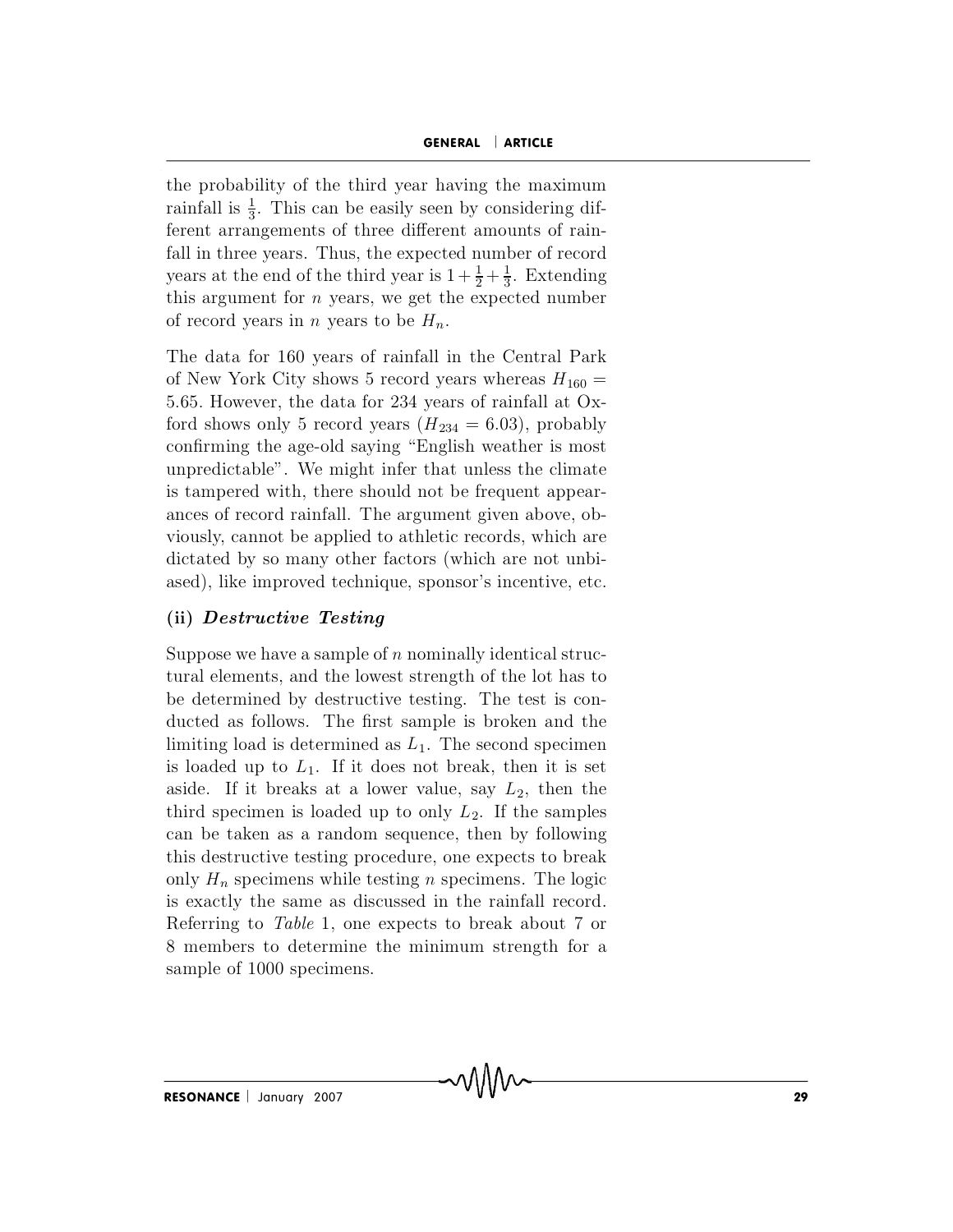# **GENERAL | ARTICLE**<br>
Reciprocals of Primes

GENERAL | ARTICLE<br>Reciprocals of Primes<br>We know that the sequence of prime numbers never GENERAL | ARTICLE<br>Reciprocals of Primes<br>We know that the sequence of prime numbers never<br>ends, but primes are sparsely distributed, so one can ask **GENERAL | ARTICLE**<br> **Reciprocals of Primes**<br>
We know that the sequence of prime numbers never<br>
ends, but primes are sparsely distributed, so one can ask<br>
"If we sum the reciprocals of all primes, does *that* infi-**Reciprocals of Primes**<br>We know that the sequence of prime numbers never<br>ends, but primes are sparsely distributed, so one can ask<br>"If we sum the reciprocals of all primes, does *that* infi-**Reciprocals of Prime**<br>We know that the seq<br>ends, but primes are spa<br>"If we sum the reciproc<br>nite series converge?" T<br>ously, this series  $H_z^p$  dive ously, this series  $H_n^p$  diverges even more slowly than  $H_n$ . **rimes**<br>e sequence of prime numbers never<br>re sparsely distributed, so one can ask<br>iprocals of all primes, does *that* infi-<br> $e$ ?" The answer is again "No". Obvi-<br> $\frac{p}{n}$  diverges even more slowly than  $H_n$ . We know that the sequence of prime numbers never<br>ends, but primes are sparsely distributed, so one can ask<br>"If we sum the reciprocals of all primes, does *that* infi-<br>nite series converge?" The answer is again "No". Obvi-We know that the sequence of prime n<br>ends, but primes are sparsely distributed,<br>"If we sum the reciprocals of all primes,<br>nite series converge?" The answer is again<br>ously, this series  $H_n^p$  diverges even more sl<br>In fact, In fact, the series of reciprocals of primes diverges as<br>  $\ln (\ln (n))$ . Just like  $H_n$ , the series  $H_n^p$  also crosses every<br>
integer with increasing n, but never equals any integer.<br>
The proof is not very difficult. One mig me numbers never<br>ited, so one can ask<br>mes, does *that* infi-<br>again "No". Obvi-<br>primes diverges as<br> $\frac{p}{n}$  also crosses every ends, but primes are sparsely distributed, so one can ask<br>"If we sum the reciprocals of all primes, does *that* infi-<br>nite series converge?" The answer is again "No". Obvi-<br>ously, this series  $H_n^p$  diverges even more slo "If we sum the reciprocals of all primes, does *that* infi-<br>nite series converge?" The answer is again "No". Obvi-<br>ously, this series  $H_n^p$  diverges even more slowly than  $H_n$ .<br>In fact, the series of reciprocals of prime nite series converge?" The answer is again "No". Obvi-<br>ously, this series  $H_n^p$  diverges even more slowly than  $H_n$ .<br>In fact, the series of reciprocals of primes diverges as<br> $\ln(\ln(n))$ . Just like  $H_n$ , the series  $H_n^p$  al In fact, the series of reciprocals of primes diverges as<br>ln (ln  $(n)$ ). Just like  $H_n$ , the series  $H_n^p$  also crosses every<br>integer with increasing n, but never equals any integer.<br>The proof is not very difficult. One mig In  $(\text{m}(n))$ . Just like  $H_n$ , the series  $H_n^*$  also crosses every<br>integer with increasing n, but never equals any integer.<br>The proof is not very difficult. One might prove that the<br>sum of reciprocals of any (even non-con the proof is not very difficult. One might prove that the<br>sum of reciprocals of any (even non-consecutive) number<br>of primes cannot be an integer.<br>Next we consider a special set of primes, called 'twin<br>primes'. When two con

The proof is not very difficult. One might prove that the<br>sum of reciprocals of any (even non-consecutive) number<br>of primes cannot be an integer.<br>Next we consider a special set of primes, called 'twin<br>primes'. When two co sum or reciprocals or any (even non-consecutive) number<br>of primes cannot be an integer.<br>Next we consider a special set of primes, called 'twin<br>primes'. When two consecutive odd numbers are primes,<br>then these are called twi Next we consider a special set of primes, called 'twin<br>primes'. When two consecutive odd numbers are primes,<br>then these are called twin primes, e.g.  $(3, 5)$ ,  $(5, 7)$ ,  $(11, 13)$ ,... $(1017, 1019)$ , etc.. It is not yet kn

two in primes continue forever or not. But it is known that the sum of the reciprocals of twin primes converges:

\n
$$
H^{tp} = \left(\frac{1}{3} + \frac{1}{5}\right) + \left(\frac{1}{5} + \frac{1}{7}\right) + \dots
$$
\n
$$
+ \left(\frac{1}{1019} + \frac{1}{1021}\right) + \dots = 1.9021605824\dots
$$
\nThe above number is known as 'Brun's constant'. If the above sum diverged, we could have concluded that twin primes definitely continue forever. Now we are still

m diverged<br>definitely co<br>ccide whethe<br>*Box* 3.<br>**Box 3.** In 1994, while computing Brun's constant and evaluating the reciprocals of twin primes<br>In 1994, while computing Brun's constant and evaluating the reciprocals of twin primes  $+\left(\frac{1}{1019} + \frac{1}{1021}\right) + \dots = 1.9021605824\dots$ <br>The above number is known as 'Brun's constant'. If<br>the above sum diverged, we could have concluded that<br>twin primes definitely continue forever. Now we are still<br>unable to de  $+\left(\frac{1}{1019} + \frac{1}{1021}\right)$ <br>The above number is 1<br>the above sum diverged<br>twin primes definitely counable to decide wheth<br>or not! (See *Box* 3).

(824 633 702 441, 824 633 702 443), a flaw in the then Pentium numeric processor was detected, which was later rectiØed by Intel. In 1995, Intel announced a pre-tax expense of Box 3.<br>In 1994, while computing Brun's constant and evaluating the reciprocals of twin primes<br>(824 633 702 441, 824 633 702 443), a flaw in the then Pentium numeric processor was<br>detected, which was later rectified by Inte **amount of money in money of money of moneyone Box 3.**<br>
(824 633 702 441, 824 633 702 443), a flaw in the then Pentium numeric processor<br>
detected, which was later rectified by Intel. In 1995, Intel announced a pre-tax exp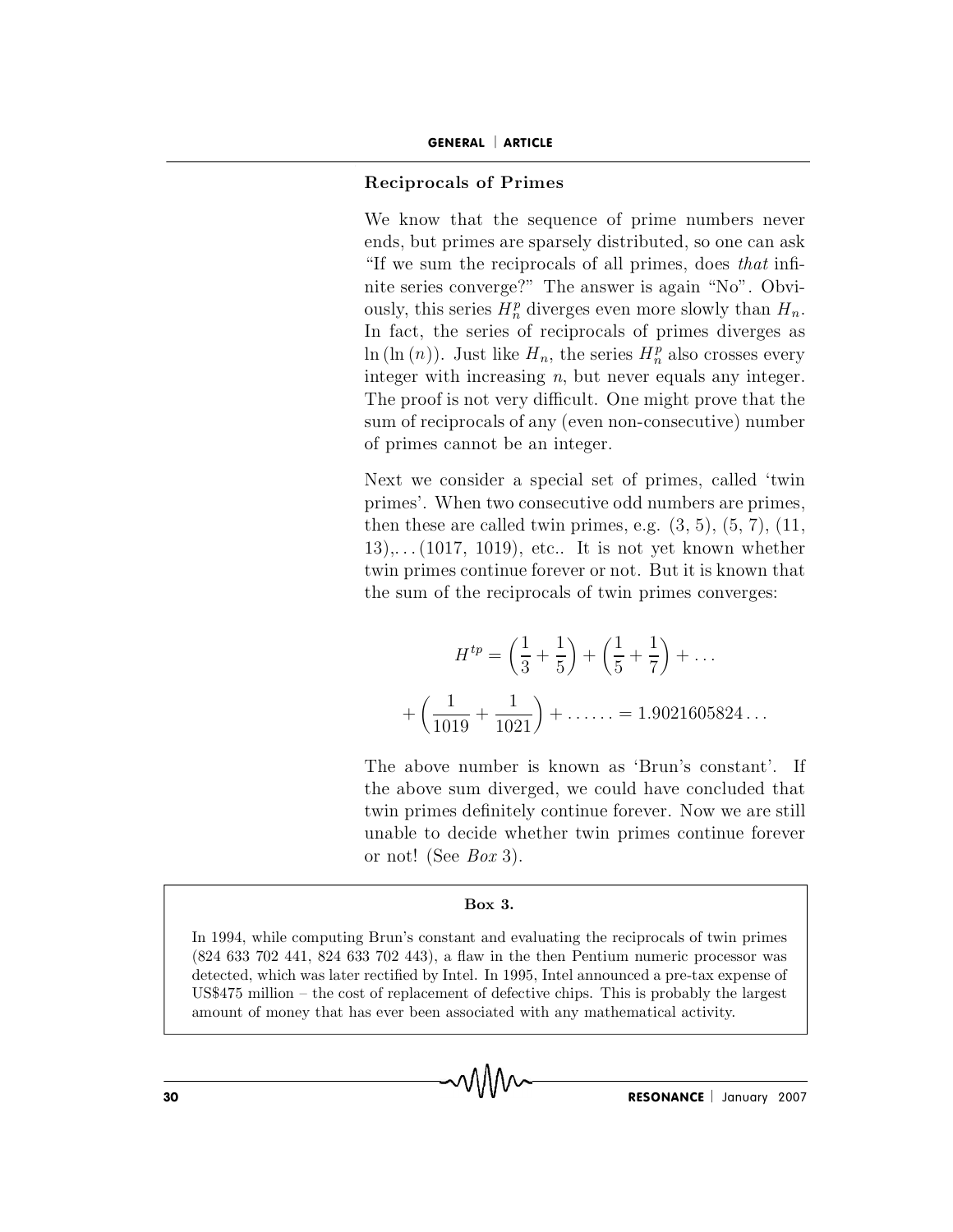## Euler-Mascheroni Constant  $\gamma$

From Table 1 we note that the difference between  $H_n$  and  $\ln(n)$  is roughly equal to 0.57 for large *n*. To see this clearly, we consider *Figure* 4 where the function  $y = 1/x$ is plotted for  $1 \leq x \leq n$ . Now, approximating the area under the curve (up to  $x$ -axis) by trapeziums (one such is marked between  $x = 1$  and 2 in the figure), we can write

$$
\int_{1}^{n} \frac{dx}{x} = \ln n \approx \frac{1}{2} \left( 1 + \frac{1}{2} \right) + \frac{1}{2} \left( \frac{1}{2} + \frac{1}{3} \right) +
$$
  

$$
\frac{1}{2} \left( \frac{1}{3} + \frac{1}{4} \right) + \dots + \frac{1}{2} \left( \frac{1}{n-1} + \frac{1}{n} \right)
$$
  

$$
\approx \frac{1}{2} \left[ 1 + 2 \left( H_n - 1 - \frac{1}{n} \right) + \frac{1}{n} \right]
$$
  

$$
\approx H_n - \frac{1}{2} - \frac{1}{2n}.
$$

Thus,

$$
H_n \approx \ln n + \frac{1}{2} + \frac{1}{2n}
$$

Let  $\gamma_n = H_n - \ln n$ ; this is the difference of two diverging terms. It may be shown that  $\gamma_n$  converges. The constant $\gamma = \lim_{n \to \infty} \gamma_n$ is called 'Euler–Mascheroni Constant'. Euler first calculated it up to five and then to Figure 4.



RESONANCE | January 2007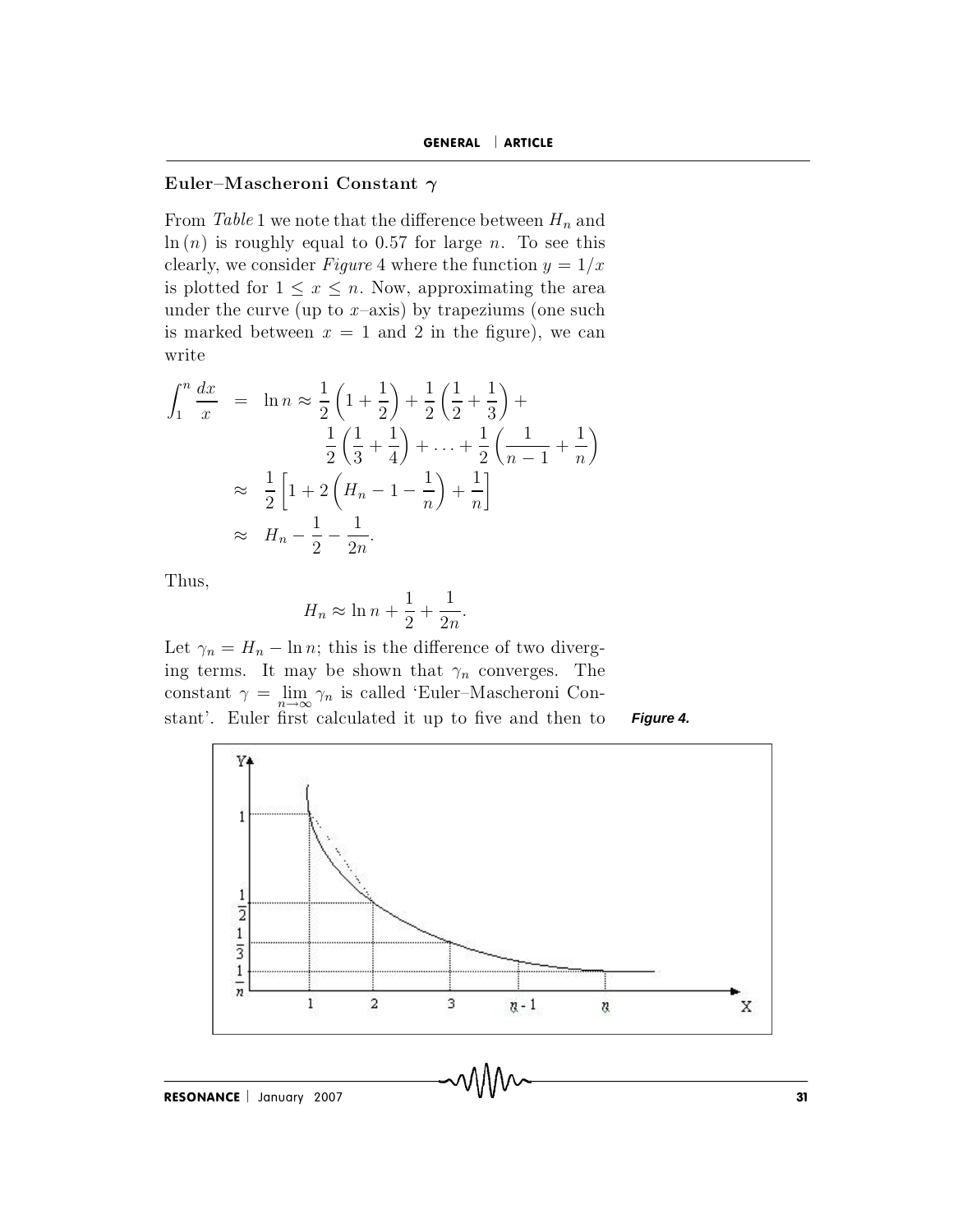sixteen decimal places as  $\gamma = 0.5772156649015325...$ In 1998, this constant was computed up to  $108 \times 10^6$ decimal places. But it is not yet proved to be an irrational number.

## Sums of Powers of Integers and Reciprocals

We have already noted (see equation(1)) that

$$
S_n^{(1)} = 1 + 2 + 3 + \dots + n = \frac{n}{2} (n + 1).
$$

Jakob Bernoulli calculated the sums of powers of integers in terms of what are known as Bernoulli numbers. For example, if we write

$$
S_n^{(k)} = 1^k + 2^k + 3^k + \ldots + n^k,
$$

then

$$
S_n^{(1)} = \frac{n}{2} (n+1) = \frac{1}{2} \left( \begin{pmatrix} 2 \\ 0 \end{pmatrix} B_0 n^2 + \begin{pmatrix} 2 \\ 1 \end{pmatrix} B_1 n \right)
$$
  
\n
$$
S_n^{(2)} = \frac{n}{6} (n+1) (2n+1)
$$
  
\n
$$
= \frac{1}{3} \left( \begin{pmatrix} 3 \\ 0 \end{pmatrix} B_0 n^3 + \begin{pmatrix} 3 \\ 1 \end{pmatrix} B_1 n^2 + \begin{pmatrix} 3 \\ 2 \end{pmatrix} B_2 n \right)
$$
  
\n
$$
S_n^{(3)} = \frac{n^2}{4} (n^2 + 2n + 1) = (S_n^{(1)})^2,
$$

where the Bernoulii numbers are

wMw

$$
B_0 = 1
$$
,  $B_1 = 1/2$ ,  $B_2 = 1/6$ ,  
\n $B_4 = -1/30$ ,  $B_6 = 1/42$ , ......  
\n $B_3 = B_5 = B_7 = .... = 0$ .

We may note that except the first one, all other odd Bernoulii numbers are zero. Generalizing the above results for any value of  $k$  is left to the reader.

We have already noted that the Harmonic series  $H_{\infty}$ diverges. Now we show that if we consider the sum of the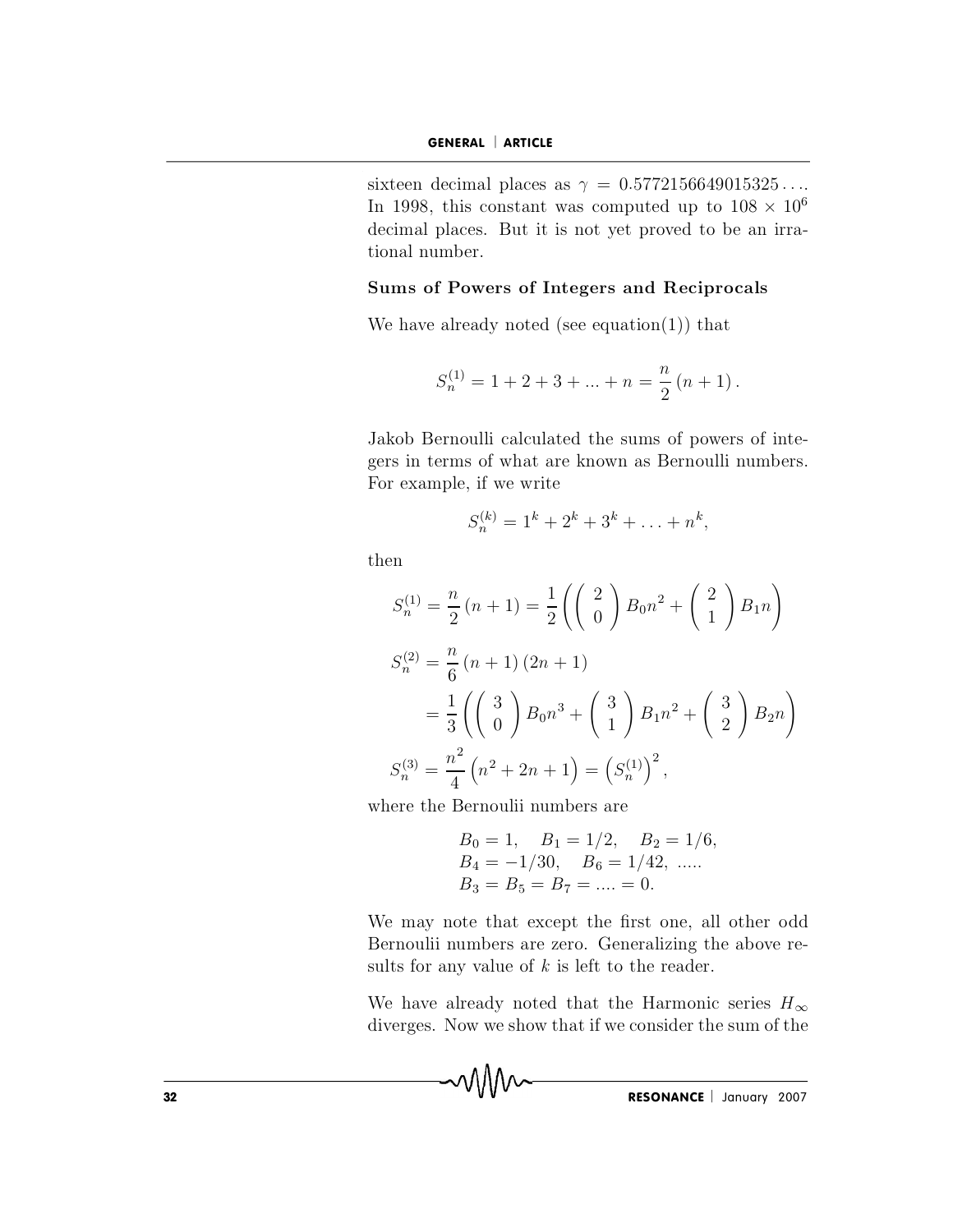powers (more than 1) of reciprocals, then it converges. Towards this end, we follow the procedure of Nicholas Oresme outlined earlier. Let

$$
\zeta(s) = 1 + \frac{1}{2^s} + \frac{1}{3^s} + \frac{1}{4^s} + \dots
$$
  
\n
$$
= 1 + \left(\frac{1}{2^s} + \frac{1}{3^s}\right) + \left(\frac{1}{4^s} + \dots + \frac{1}{7^s}\right) + \dots
$$
  
\n
$$
< 1 + \frac{2}{2^s} + \frac{4}{4^s} + \dots
$$
  
\n
$$
= 1 + \frac{1}{2^{s-1}} + \left(\frac{1}{2^{s-1}}\right)^2 + \dots
$$
  
\n
$$
= \frac{1}{1 - \frac{1}{2^{s-1}}}
$$

Thus  $\zeta(s)$  converges if  $\frac{1}{2s-1} < 1$ , i.e.,  $s > 1$ .

Euler was the first to calculate  $\zeta(s)$  for even values of s up to 26. He also showed that for even values of  $s$ , one gets, in terms of Bernoulli numbers,

$$
\zeta(2n) = (-1)^{n-1} \frac{(2\pi)^{2n}}{2(2n)!} B_{2n}.
$$

No result is available for odd values of  $s$  (interestingly, as mentioned earlier, all odd Bernoulli numbers are zero for s more than 1). In 1978 it was shown that  $\zeta(3)$  is irrational. (See  $Box 4$ ).

# Connection Between Two Infinite Universes of **Natural Numbers and Primes**

Euler produced the following remarkable result, starting from  $\zeta(s)$ , connecting all the natural numbers to all the prime numbers. This process is known as 'Eratosthenes sieve'. The final result is the starting point of a lot of later mathematics, especially in the theory of prime numbers. We start with

$$
\zeta(s) = \frac{1}{1^s} + \frac{1}{2^s} + \frac{1}{3^s} + \dots; \quad s > 1
$$

~WM~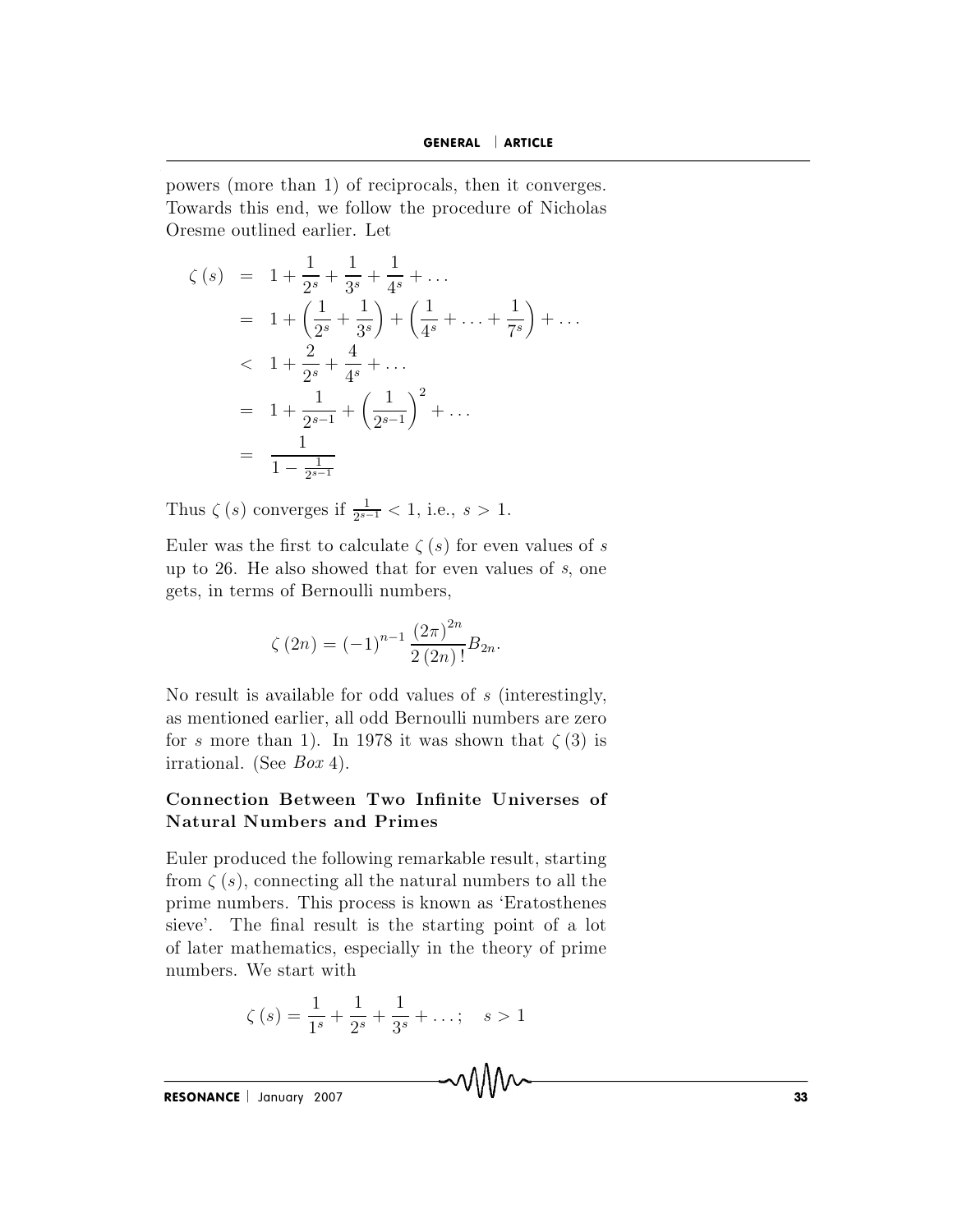**GENERAL** | **ARTICLE**<br>and then multiplying both sides by  $\frac{1}{2^s}$  we  $\frac{1}{s}$  we get

**GENERAL** | **ARTICE**  
and then multiplying both sides by 
$$
\frac{1}{2^s}
$$
 we get  

$$
\frac{1}{2^s}\zeta(s) = \frac{1}{2^s} + \frac{1}{4^s} + \frac{1}{6^s} + \dots
$$
  
Subtracting this equation from the preceding one, we

and then mu  $\frac{1}{2^s} \zeta(s) = \frac{1}{2^s} + \frac{1}{4^s} + \frac{1}{6^s} + \dots$ <br>
this equation from the preceding one,<br>  $\zeta(s) = \frac{1}{1^s} + \frac{1}{2^s} + \frac{1}{5^s} + \frac{1}{7^s} + \frac{1}{9^s} + \dots$ 

$$
\left(1 - \frac{1}{2^s}\right)\zeta(s) = \frac{1}{1^s} + \frac{1}{3^s} + \frac{1}{5^s} + \frac{1}{7^s} + \frac{1}{9^s} + \dots
$$
  
Box 4.  
Euler in 1735 (using a non-rieorous method) first obtained the value of  $\zeta(2)$ , which

**Example 19 Server 19 Server 19 Server 19 Server 19 Server 19 Server 19 Server 19 Server 19 Server 19 Server 19 Server 19 Server 19 Server 19 Server 19 Server 19 Server 19 Server 19 Server 19 Server 19 Server 19 Server 19 Box 4.**<br>Euler in 1735 (using a non-rigorous method) first of enhanced his reputation enormously as all great mathis problem. He started from the infinite series **Box 4.**<br>n-rigorous method)<br>normously as all gre<br>om the infinite series<br> $\sin (x) = x - \frac{x^3}{x} + \frac{x}{x}$ **Box 4.**<br>Euler in 1735 (using a non-rigorous method) first obtained the va<br>enhanced his reputation enormously as all great mathematicians b<br>this problem. He started from the infinite series<br> $\sin(x) = x - \frac{x^3}{3!} + \frac{x^5}{5!} - \frac{x$ 

om the infinite series  
\n
$$
\sin (x) = x - \frac{x^3}{3!} + \frac{x^5}{5!} - \frac{x^7}{7!} + \dots
$$
\n
$$
\frac{\sin x}{x} = 1 - \frac{x^2}{6} + \frac{x^4}{120} - \frac{x^6}{5040} + \dots
$$

$$
\frac{\sin x}{x} = 1 - \frac{x^2}{6} + \frac{x^4}{120} - \frac{x^6}{5040} + \dots
$$

Substituting  $y = x^2$ ,

$$
\frac{\sin x}{x} = 1 - \frac{x}{6} + \frac{x}{120} - \frac{x}{5040} + \dots
$$
  
Substituting  $y = x^2$ ,  

$$
1 - \frac{y}{6} + \frac{y^2}{120} - \frac{y^3}{5040} + \dots = \frac{\sin x}{x}.
$$
  
Now the right hand side is zero for  $x = n\pi$ ,  $n = 1, 2, 3, \dots$ , i.e. with  $y = n^2\pi^2$ .

Substituting  $y = x^2$ ,<br>  $1 - \frac{y}{6} + \frac{y^2}{120} - \frac{y^3}{5040} + \dots = \frac{\sin x}{x}$ .<br>
Now the right hand side is zero for  $x = n\pi$ ,  $n = 1, 2, 3, \dots$ , i.e. with  $y = n^2\pi^2$ .<br>
So Euler treated the *infinite* polynomial equation (with rig roots  $y_n = n^2 \pi^2$ . Then  $z = x^2$ ,<br>  $1 - \frac{y}{6} + \frac{y^2}{120} - \frac{y^3}{5040} + \dots = \frac{\sin x}{x}$ .<br>
hand side is zero for  $x = n\pi$ ,  $n = 1, 2, 3, \dots$ , i.e. with  $y = n^2\pi^2$ .<br>
d the *infinite* polynomial equation (with right hand side zero) as having<br>
<sup>2</sup>. Then he  $1 - \frac{y}{6} + \frac{y^2}{120} - \frac{y^3}{5040} + \dots = \frac{\sin x}{x}$ .<br>
Now the right hand side is zero for  $x = n\pi$ ,  $n = 1, 2, 3, \dots$ , i.e. with  $y = n^2\pi^2$ .<br>
So Euler treated the *infinite* polynomial equation (with right hand side zero) as h (1 -  $\frac{1}{6} + \frac{1}{120}$  -  $\frac{1}{6}$ )<br>
(Now the right hand side is zero for  $x = r$ <br>
(So Euler treated the *infinite* polynomial exports  $y_n = n^2 \pi^2$ . Then he used the result<br>
says that the sum of the reciprocal of the (wit for  $x = n\pi$ ,  $n = 1, 2, 3, ...$ , i.<br>
momial equation (with right hand<br>
he result valid for a finite polynon<br>
cal of the roots is governed by only<br>
Thus,<br>
. or.  $\zeta(2) = \sum \frac{1}{2} = \frac{\pi^2}{2!}$ says that the sum of the reciprocal of the roots is governed by only the coefficient of  $y$  (with the leading term as unity). Thus,

$$
\sum_{n} \frac{1}{y_n} = \frac{1}{6}, \quad \text{or,} \quad \zeta(2) = \sum_{n} \frac{1}{n^2} = \frac{\pi^2}{6}.
$$

(with the leading term as unity). Thus,<br>  $\sum_{n} \frac{1}{y_n} = \frac{1}{6}$ , or,  $\zeta(2) = \sum_{n} \frac{1}{n^2} = \frac{\pi^2}{6}$ !<br>
If we are surprised to see the appearance of  $\pi$  (the ratio of circumference to diameter<br>
of a circle) in this sum of a circle) in this summation, then it will be quite astonishing to know that  $6/\pi^2$  is  $\sum_{n} \frac{1}{y_n} = \frac{1}{6}$ , or,  $\zeta(2) = \sum_{n} \frac{1}{n^2} = \frac{\pi^2}{6}$ !<br>If we are surprised to see the appearance of  $\pi$  (the ratio of circumference to diameter of a circle) in this summation, then it will be quite astonishing t  $\sum_{n} \frac{1}{y_n} = \frac{1}{6}$ , or,  $\zeta(2) = \sum_{n} \frac{1}{n^2} = \frac{\pi^2}{6}$ !<br>If we are surprised to see the appearance of  $\pi$  (the ratio of circumference to diameter<br>of a circle) in this summation, then it will be quite astonishing t  $\sum_{n} \frac{1}{y_n} = \frac{1}{6}$ , or,  $\zeta(2) = \sum_{n} \frac{1}{n^2} = \frac{1}{6}$ .<br>
If we are surprised to see the appearance of  $\pi$  (the ratio of circumference to diameter of a circle) in this summation, then it will be quite astonishing to If we are surprised to see the a<br>of a circle) in this summation,<br>also the probability of two posit<br>have any common factor! Since<br>Euler concluded that the numb<br>(of course, both are infinite).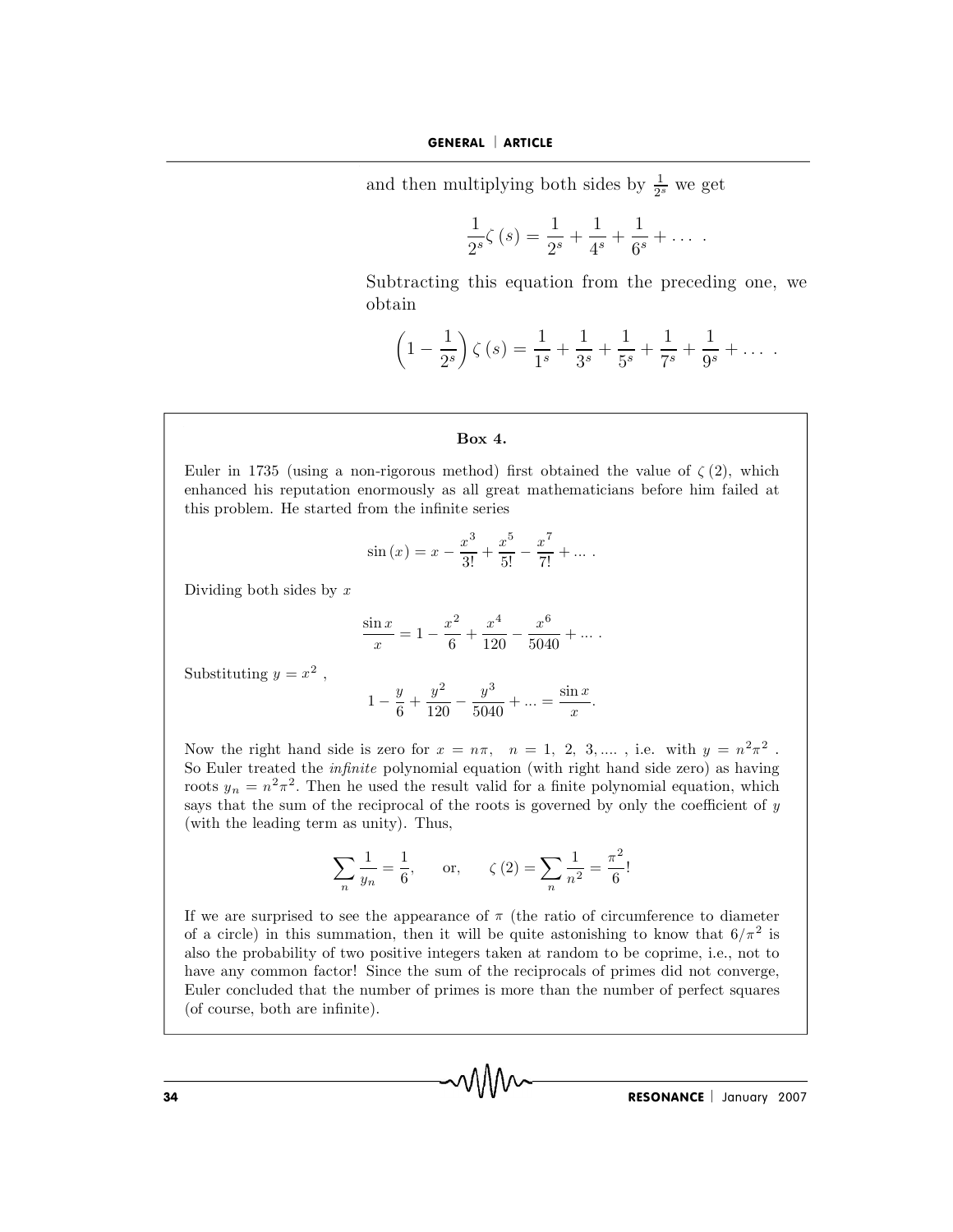$\ddot{\phantom{0}}$ 

Multiplying both sides by  $\frac{1}{3^s}$  we get

$$
\frac{1}{3^{s}}\left(1-\frac{1}{2^{s}}\right)\zeta(s) = \frac{1}{3^{s}} + \frac{1}{9^{s}} + \frac{1}{15^{s}} + \dots
$$

Again subtracting the last equation from the preceding one, we obtain

$$
\left(1-\frac{1}{2^{s}}\right)\left(1-\frac{1}{3^{s}}\right)\zeta\left(s\right)=\frac{1}{1^{s}}+\frac{1}{5^{s}}+\frac{1}{7^{s}}+\frac{1}{11^{s}}+\ldots
$$

Proceeding in this manner, all the prime numbers appear on the left hand side, and the right hand side becomes 1. Thus, finally

$$
\prod_{p} \left( 1 - \frac{1}{p^{s}} \right) \zeta(s) = 1
$$

**or** 

$$
\sum_n \frac{1}{n^s} = \frac{1}{\prod\limits_p \left(1 - \frac{1}{p^s}\right)}
$$

The left hand side is summed over all the positive integers whereas, on the right hand side, we take the product over all primes.

## **Alternating Series**

Let us consider the following infinite geometric series

$$
1 + \frac{1}{2} + \frac{1}{4} + \frac{1}{8} + \ldots = \frac{1}{1 - \frac{1}{2}} = 2.
$$

Since this series converges with all the terms having positive sign, if the alternate terms are written with opposite signs, then also it will converge, i.e.,

$$
1 - \frac{1}{2} + \frac{1}{4} - \frac{1}{8} - \ldots = \frac{1}{1 + \frac{1}{2}} = \frac{2}{3}.
$$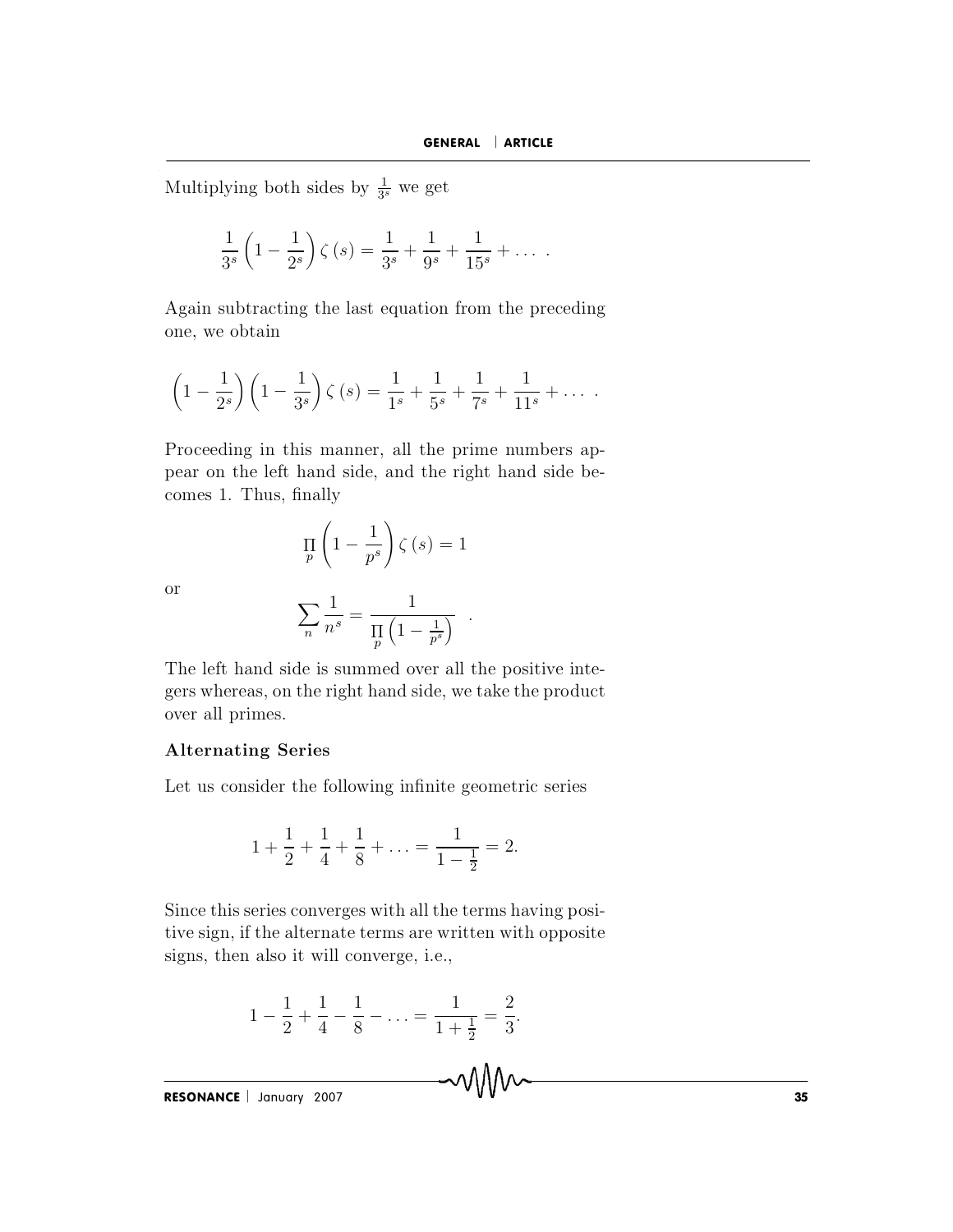Such a series is called absolutely convergent, and it always converges to the same value independent of ordering of the terms.

We have already seen that the harmonic series diverges. But if the sign in front of the alternate terms are made opposite then the alternating harmonic series

$$
H_{\infty}^{A} = 1 - \frac{1}{2} + \frac{1}{3} - \frac{1}{4} + \frac{1}{5} - \frac{1}{6} + \dots
$$

which is the difference of two diverging series, viz.  $H_{\infty}^{O}$ and  $H^E_{\infty}$  converges and is called a conditionally convergent series. A conditionally convergent series converges to a value which depends on the ordering of the terms. For example, if computed as written above,  $H_{\infty}^{A}$  converges to  $\ln 2$ . To show this we start with

$$
\ln(1+x) = 1 - \frac{x^2}{2} + \frac{x^3}{3} - \frac{x^4}{4} + \dotsb - 1 < x \le 1
$$

On substituting  $x = 1$ , we get the desired result. However, if we rewrite the same series with a different ordering of terms as

$$
H_{\infty}^{A} = \left(1 - \frac{1}{2}\right) - \frac{1}{4} + \left(\frac{1}{3} - \frac{1}{6}\right) - \frac{1}{8} + \left(\frac{1}{5} - \frac{1}{10}\right) - \frac{1}{12} + \dots
$$

then we get this to be

MM

$$
= \frac{1}{2} - \frac{1}{4} + \frac{1}{6} - \frac{1}{8} + \frac{1}{10} - \frac{1}{12} + \dots
$$
  
= 
$$
\frac{1}{2} \left( 1 - \frac{1}{2} + \frac{1}{3} - \frac{1}{4} + \frac{1}{5} - \frac{1}{6} + \dots \right)
$$
  
= 
$$
\frac{1}{2} \ln 2.
$$